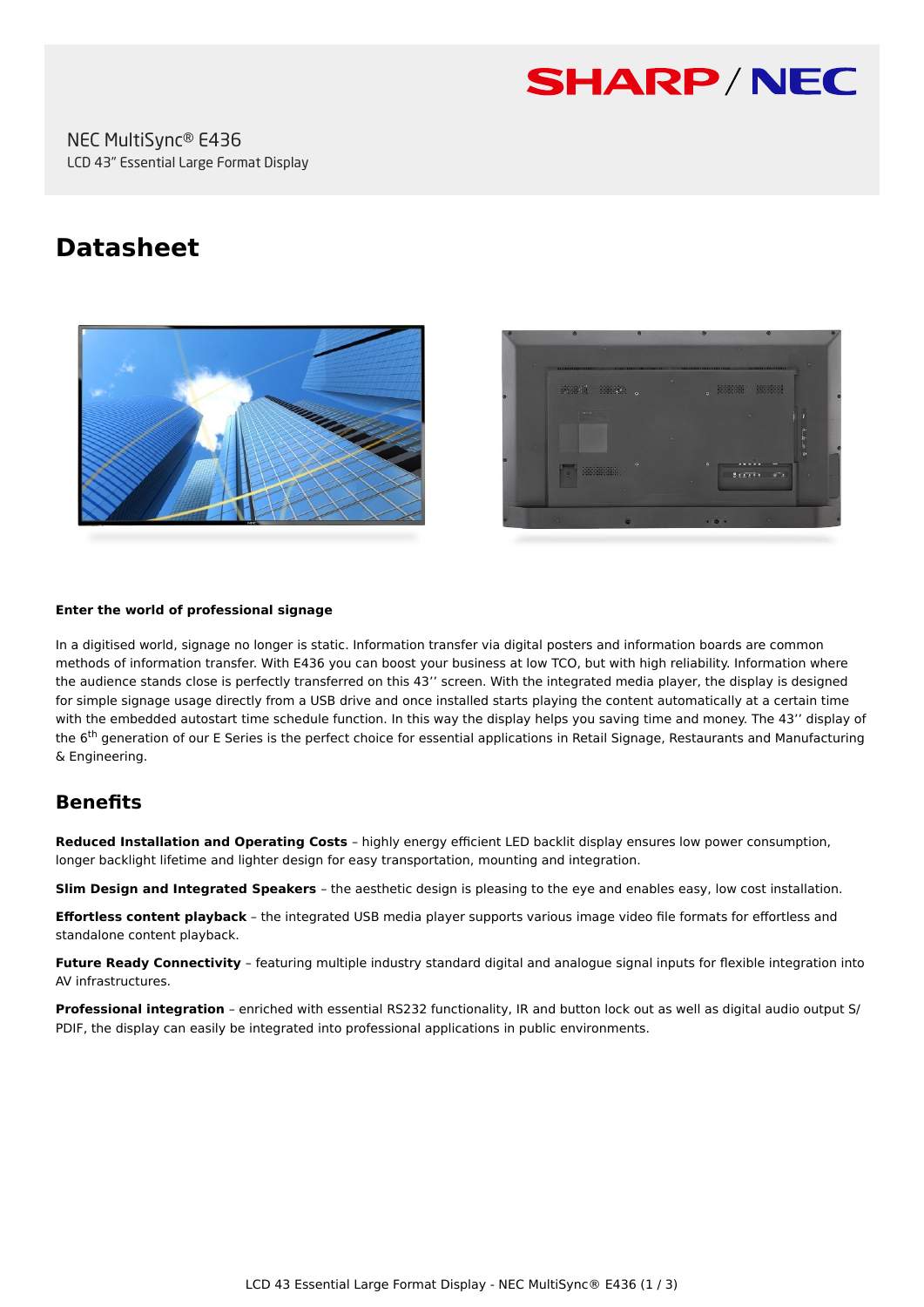## **Product Information**

| <b>Product Name</b> | NEC MultiSync® E436                    |
|---------------------|----------------------------------------|
| Product Group       | LCD 43" Essential Large Format Display |
| Order Code          | 60004021                               |

### **Display**

| Panel Technology                   | S-IPS with Direct LED backlights                            |
|------------------------------------|-------------------------------------------------------------|
| Active Screen Area (W x H)<br>[mm] | $941 \times 529$                                            |
| Screen Size [inch/cm]              | 43/109                                                      |
| Aspect Ratio                       | 16:9                                                        |
| Brightness [cd/m <sup>2</sup> ]    | 350                                                         |
| Contrast Ratio (typ.)              | 1200:1                                                      |
| Viewing Angle [°]                  | 176 horizontal / 176 vertical (typ. at contrast ratio 20:1) |
| Response Time (typ.) [ms]          | 8                                                           |
| Panel Refresh Rate [Hz]            | 60                                                          |
| Haze Level [%]                     | Standard (1)                                                |
| <b>Supported Orientation</b>       | Landscape                                                   |

## **Resolution**

| Native Resolution      | 1920 x 1080         |                     |                    |                  |  |
|------------------------|---------------------|---------------------|--------------------|------------------|--|
| Supported Resolutions  | $1024 \times 768$ ; | 1280 x 720;         | 1920 x 1080;       | $800 \times 600$ |  |
|                        | 1280 x 1024;        | $1280 \times 800$ ; | $640 \times 480$ : |                  |  |
| Supported on HDMI only | 1080i (50 Hz);      | 1080p (30 Hz);      | 480i (60 Hz);      | 576p (50 Hz);    |  |
|                        | 1080i (60 Hz);      | $1080p(50 Hz)$ ;    | 480p (60 Hz);      | 720p (50 Hz);    |  |
|                        | 1080p(24 Hz);       | 1080p(60 Hz);       | 576i (50 Hz);      | 720p (60 Hz)     |  |

#### **Connectivity**

| Input Video Analogue | 1 x VGA; Component (RCA); Composite (RCA)      |
|----------------------|------------------------------------------------|
| Input Video Digital  | 3 x HDMI                                       |
| Input Audio Digital  | 3 x HDMI                                       |
| Output Audio Digital | $1 \times$ SPDIF                               |
| Remote Control       | Remote Control IR; RS-232C (9-pin D-sub) Input |

## **Electrical**

| Power Consumption Eco/max.<br>[W] | 57 shipping           |
|-----------------------------------|-----------------------|
| Power Savings Mode [W]            | $< 0.5$ (ECO Standby) |
| Power Management                  | <b>VESA DPMS</b>      |

## **Environmental Conditions**

| Operating Temperature [°C] | $+0$ to $+40$  |  |
|----------------------------|----------------|--|
| Operating Humidity [%]     | 10 to 80       |  |
| Storage Humidity [%]       | 5 to 85        |  |
| Storage Temperature [°C]   | $-10$ to $+60$ |  |

#### **Mechanical**

| Dimensions $(W \times H \times D)$ [mm] | Without stand: $968 \times 559 \times 77$ |
|-----------------------------------------|-------------------------------------------|
| Weight [kg]                             | Without stand: 8.55                       |
| Bezel Width [mm]                        | 10.4 (left, right and top); 13.4 (bottom) |